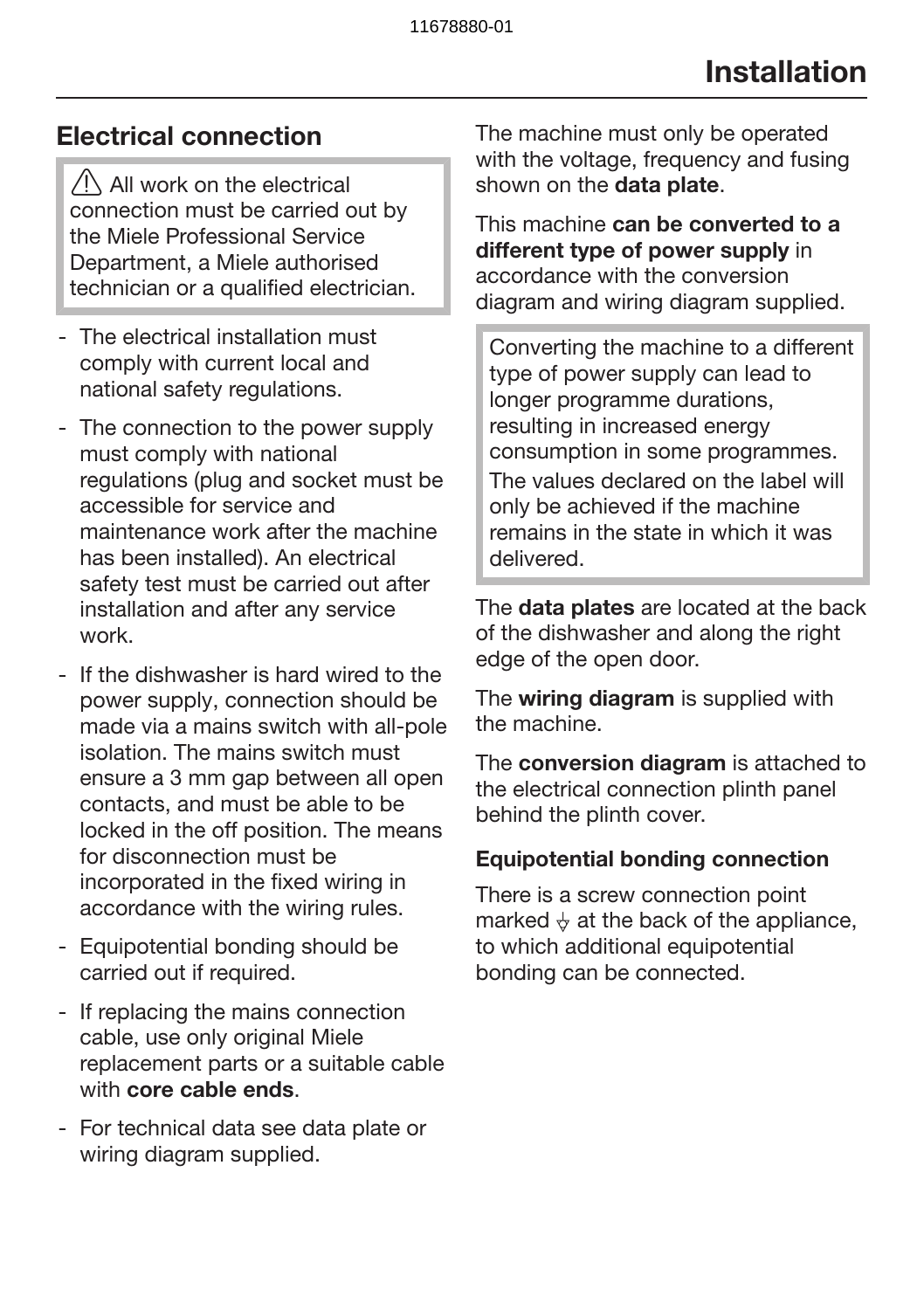## The Miele Waterproof system

As long as your dishwasher has been installed correctly, the Miele Waterproof anti-leak system will protect you from water damage throughout its lifetime.

## Water intake

 $\sqrt{N}$  Water in the dishwasher must not be used as drinking water.

- The machine must be connected to the water supply in strict accordance with current local and national requirements ( e.g. Plumbing Code of Australia (PCA)).
- The water used must at least comply with national regulations for drinking water quality.

If the water supply has a high iron content, there is a danger of corrosion occurring on items being cleaned in the dishwasher, as well as the machine itself.

If the chloride content of the water exceeds 100 mg/l, the risk of corrosion to items being cleaned in the dishwasher will be further increased.

- In certain regions (e.g. mountainous regions), the water composition may cause precipitates to form, requiring the use of softened water for the dishwasher.

- The water pressure (flow pressure at the connection point) must be between 50 and 1000 kPa (0.5 and 10 bar).

If the water pressure is lower than this, the fault message Water intake will appear in the display (see "Problem solving guide"). If the water pressure is too high, a pressure reducing valve must be fitted.

- A tap with a  $\frac{3}{4}$  inch male thread must be provided on site. It should be easily accessible so that the water supply can be turned off when the dishwasher is not in use.
- The DN 10 inlet hose is approx. 1.5 m long terminating in a  $\frac{3}{4}$  inch female thread. Under no circumstances must the inlet filter or the flow regulator in the connection be removed.

This appliance must be installed according to AS/NZS 3500.1 and AS/ NZS 3500.2. This dishwasher has been supplied separately with a separate backflow prevention device (dual check valve).

The dual check valve supplied separately with this product must be installed between the tap and the water inlet hose. Screw the dual check valve onto the tap. Then screw the water inlet hose with the water protection system onto the thread of the dual check valve.

Turn on the the tap gradually to test for leaks. If there is a leak, the connection might not be on securely, or it may have been screwed on at an angle. Unscrew and reconnect the water correctly before tightening it.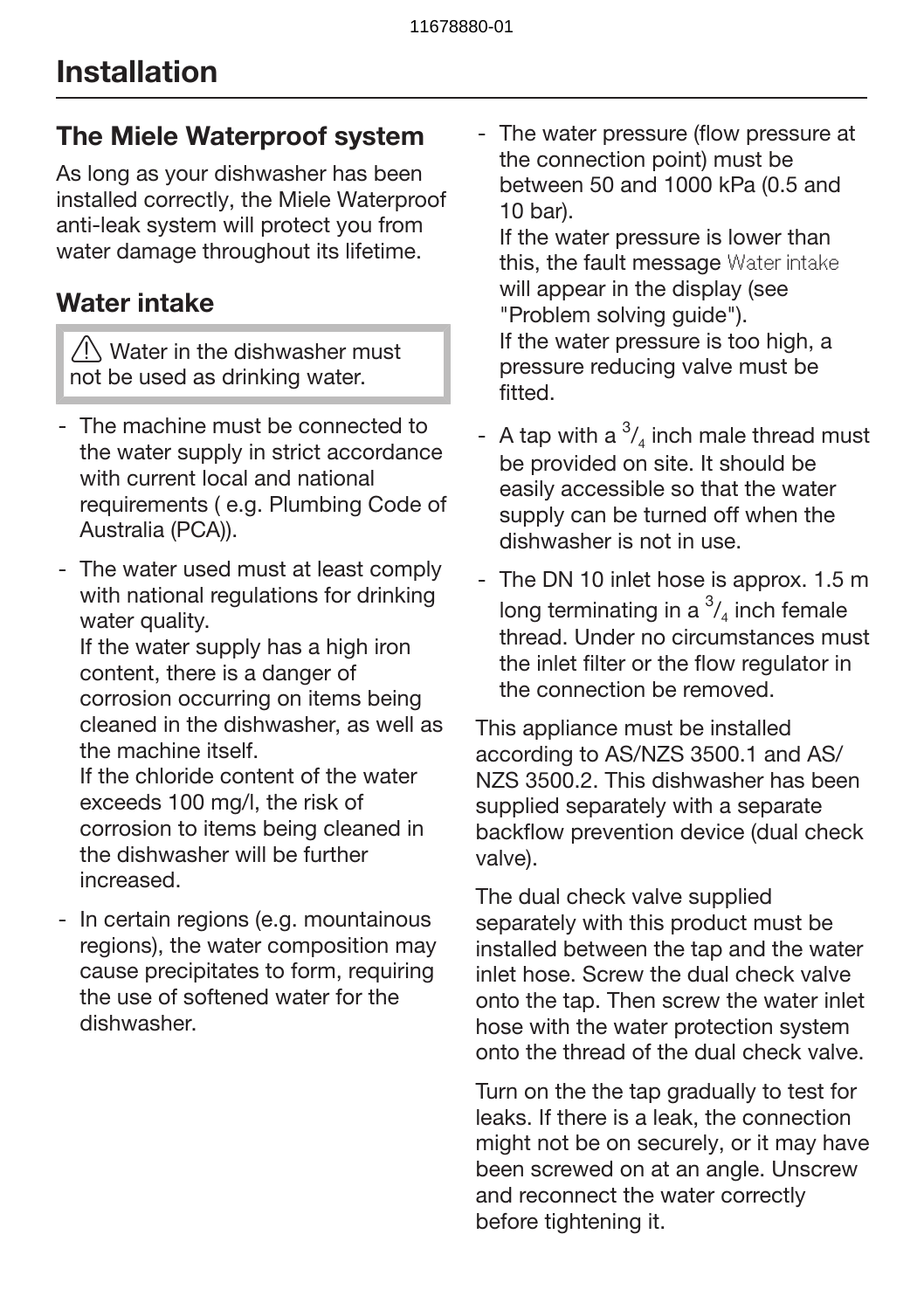## Installation

 $\sqrt{1}$  To avoid any damage to the machine, the dishwasher must only be connected to a fully vented plumbing system.



 $\sqrt{!}$  The inlet hose must not be shortened or damaged in any way as it contains electrical components (see illustration).